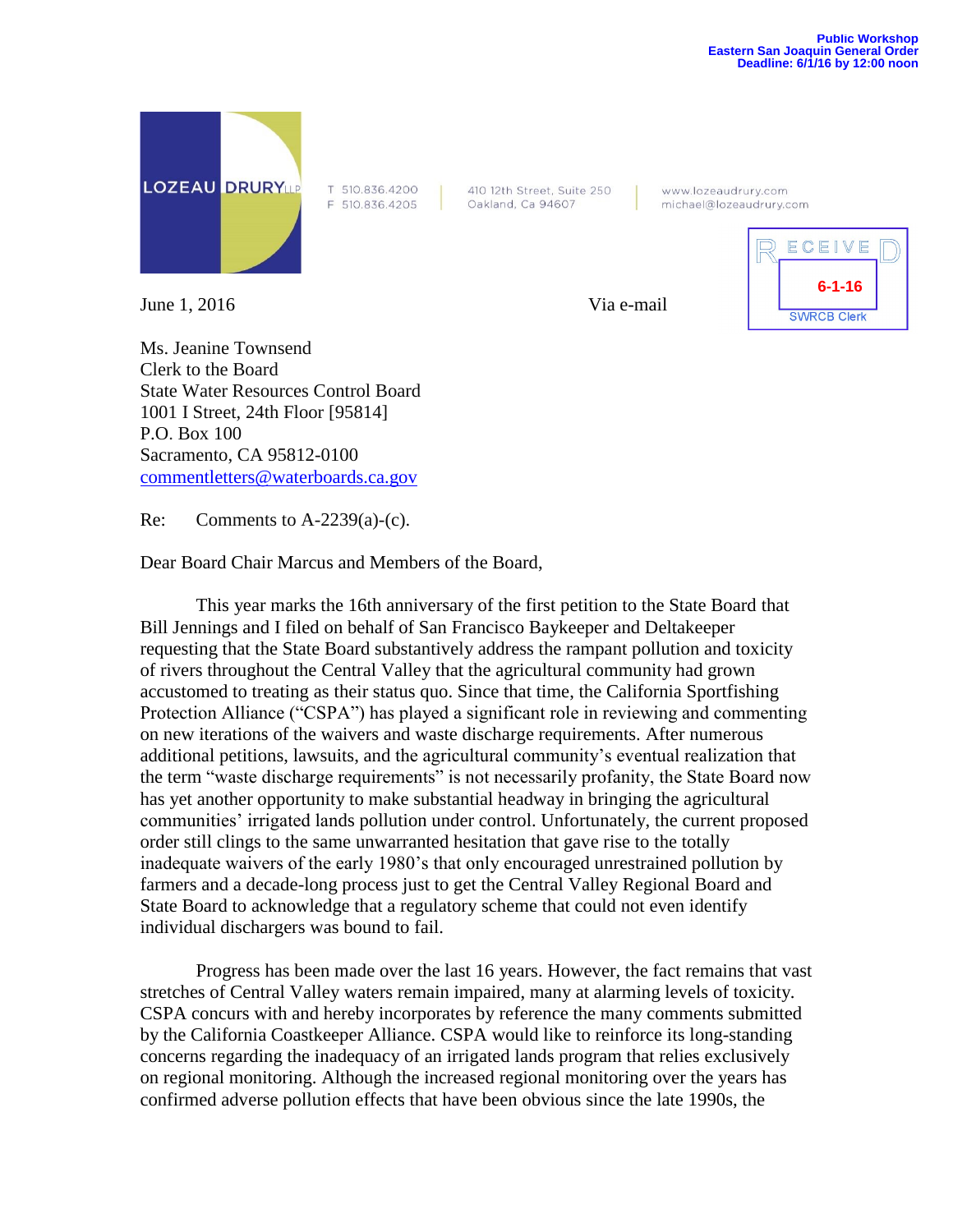CSPA Comments on A-2239(a)-(c) June 1, 2016 Page 2 of 3

Central Valley Board and State Board have still hobbled the program's effectiveness by failing to link the program's monitoring requirements to particular farm discharges or best management practices.

The State Board should incorporate the representative edge-of-field monitoring proposed by the California Coastkeeper Alliance in its comment letter. *See* CCKA Comments, pp. 8-9. The proposed order takes a step in the right direction by rejecting the very loose monitoring network that the Central Valley Board has allowed under the past waivers and current WDRs. However, ordering the Central Valley Board to revise the monitoring requirements to "be on a scale sufficient to track water quality progress across the entire basin and collect data sufficient to cover conditions throughout the watershed" still will not tell the Boards anything about the relative effectiveness of management measures being implemented nor would they identify any farms that are failing in their efforts to implement best practicable control measures. *See* Proposed Order, pp. 44-47. Likewise, even a more refined regional monitoring program will still not prevent degradation of waterbodies that already have been identified as impaired under the TMDL program while the monitoring slowly works its way upstream, all the while measuring violations of standards.

In order to evaluate management measure effectiveness, the WDRs must at least conduct edge-of-field monitoring at a statistically significant number of farms that are representative of irrigated land discharges and management practices within a given subwatershed area. An edge-of-field component is essential for the Boards to be able to extrapolate any inference that certain combinations of management practices have some certainty of removing and reducing pollutants from irrigated land discharges and complying with water quality standards. Merely "identify[ing] the approximate area and sources of the exceedances" will not provide insights as to what combination of farms and management measures has lead, at that point, to many years of standards violations. Proposed Order, p. 47. On the other hand, representative edge-of-field monitoring that focused on certain management practices could provide useful data in the short term as to whether common management measures are proving effective for various pesticides and other pollutants.

The Boards' hesitation appears to be based on the conception that farm owners, in general, are struggling and overregulated. Over the last two decades, CSPA has not seen any evidence of any general economic woes suffered by Central Valley farmers. Indeed, over the last few years, despite the implementation of the irrigated lands program and an historic drought, agricultural production in the Valley, in general, continues to break new records every year. The most recent Agricultural Commissioner crop reports for Stanislaus, Merced, and Madera counties, where most of the irrigated lands within the East San Joaquin Coalition occur, have all reported steadily rising farm production since 2011, with new record levels as of 2014. Given the serious impacts that pollution discharges from irrigated lands continue to cause in Central Valley waters and the relatively modest costs of representative edge-of-field monitoring, there is no reason for the State Board to refrain from incorporating representative edge-of-field discharge